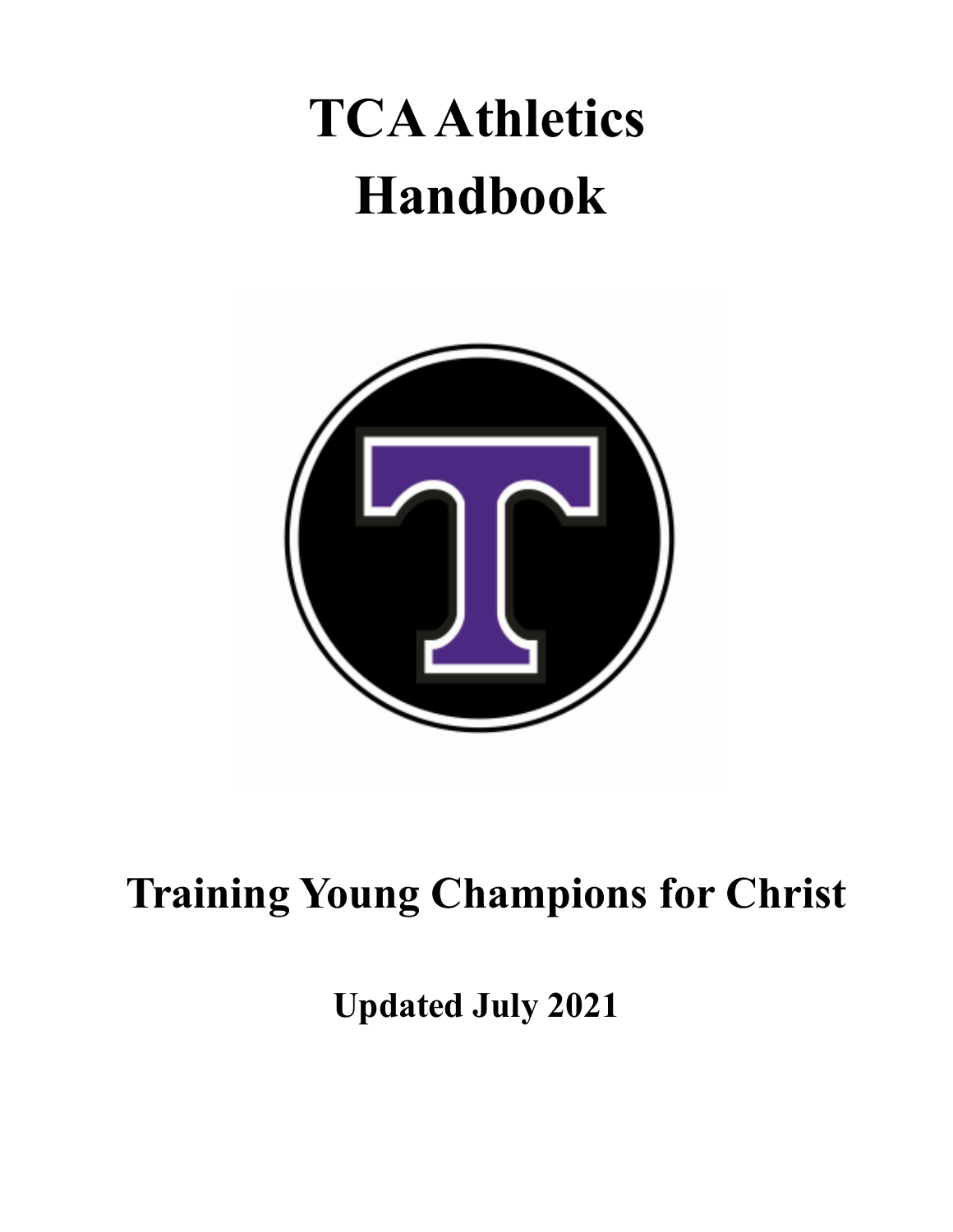#### **Table of Contents**

| <b>WELCOME</b>                                                         | 3              |
|------------------------------------------------------------------------|----------------|
| <b>WHO WE ARE</b>                                                      | 4              |
| Mission                                                                | 4              |
| Philosophy                                                             | 4              |
| <b>Athletic Core Values</b>                                            | 4              |
| <b>Athletic Values</b>                                                 | 5              |
| <b>MEMBERSHIP</b>                                                      | 5              |
| PROGRAM DESCRIPTION                                                    | 5              |
| Varsity Teams                                                          | 5              |
| JV Teams                                                               | 5              |
| <b>High School Sports</b>                                              | 6              |
| Middle School Sports                                                   | 6              |
| <b>BOOSTER CLUB</b>                                                    | 6              |
| STUDENT-ATHLETE, PARENT, & COACH RESPONSIBILITIES                      | 6              |
| Preseason Parent Meeting                                               | 6              |
| Required Forms for Participation                                       | 6              |
| Communication                                                          | 7              |
| Social Media                                                           | $\overline{7}$ |
| Media                                                                  | 7              |
| Conflict                                                               | $\overline{7}$ |
| 24 Hour Rule                                                           | 8              |
| Policing Against Hazing & Initiations                                  | 8              |
| Dress Code, Changing for Practice, Practice Gear                       | 8              |
| <b>Equipment and Uniforms</b>                                          | 8              |
| Transportation                                                         | 9              |
| Early Dismissal                                                        | 9              |
| Use of Locker Room, Field House, and Other Facilities                  | 9              |
| <b>Relations with Officials</b>                                        | 10             |
| <b>Conduct</b>                                                         | 10             |
| Student-Athletes                                                       | 10             |
| Parents and Spectators                                                 | 10             |
| While attending Athletic Events                                        | 11             |
| <b>Music</b>                                                           | 11             |
| <b>GENERAL STUDENT-ATHLETE PARTICIPATION EXPECTATIONS</b>              | 11             |
| <b>Student Handbook Policies</b>                                       | 11             |
| Daily Attendance                                                       | 12             |
| Academic Eligibility for Sports                                        | 12             |
| <b>Dual Enrollment Courses</b>                                         | 12             |
| Quitting a Team                                                        | 12             |
| <b>Athletic Fee</b>                                                    | 13             |
| <b>NCAA Eligibility Center</b>                                         | 13             |
| Prospective and New Student Athletic Participation and Practice Policy | 13             |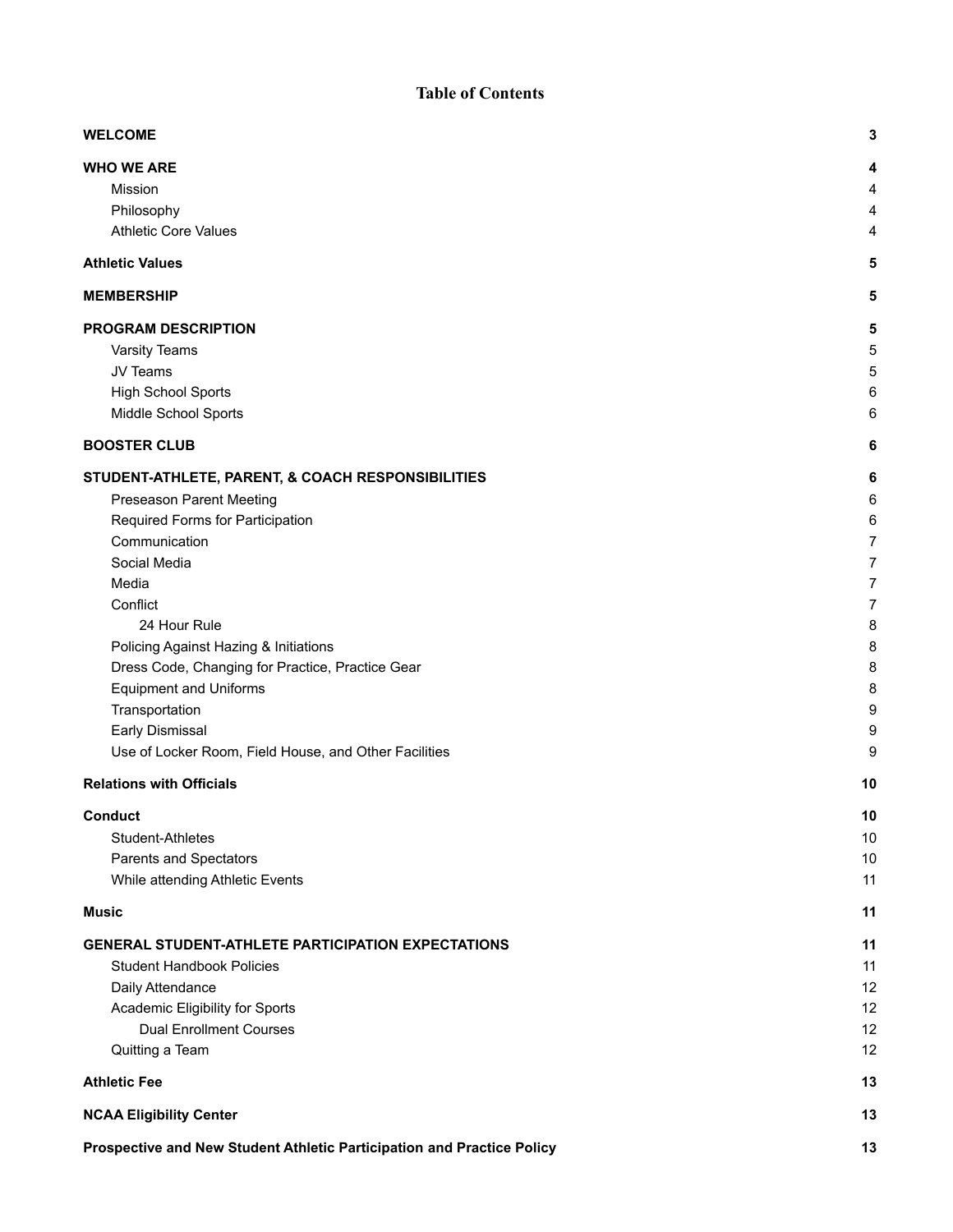#### <span id="page-2-0"></span>**WELCOME**

Dear Student-Athlete and Parent,

Trinity Christian Academy is committed to training young champions for Christ who are equipped to serve the Lord by being prepared spiritually, academically and physically. The athletic program is a source of enthusiasm and loyalty that enlivens and enriches our academic community. We recognize that the school's obligation to Christ, the parents who entrust their sons and daughters to us, and the community is to provide our students with a level of quality education which leads to academic achievements, contributing to social development which prepares them for meaningful Christian lives and careers.

Our primary goal is to maintain a model Christian athletic program that seeks to glorify God. We also strive to foster the ideals and standards which will enable student athletes to grow spiritually, emotionally and intellectually. Trinity promotes the personal growth and character development of our student athletes so they can reach their full potential. By their very nature, athletics inevitably involve character development. For this reason, we must conduct ourselves with utmost integrity and self-control. All of our programs must be consistent with the teachings of the Bible, the policies of the school, and the governing athletic bodies.

We are dedicated to winning in all aspects of competition as individuals, as team members, and as representatives of Christ and Trinity Christian Academy. We clearly understand that the success of any one person is always the result of dedicated effort on the part of many people. Therefore, while we recognize individual performances, we place a greater emphasis on the achievements of the team.

The purpose of this handbook is for Trinity Christian Academy student-athletes and parents to become familiar with the policies and procedures of the Athletic Program. The Student-Athlete and Parent Handbook constitutes an agreement between the school and each student-athlete and parent. By signing the required Statement of Commitment each year, you are agreeing to abide by the policies of the school. The Head of School and the Director of Athletics retain the right to amend this handbook for just cause.

Dedication to excellence should distinguish our effort in every sport in which we compete. Excellence should be reflected in the conduct of all our teams, the performances of all our teams, the fiscal soundness of our program, and the condition of our facilities. We will always strive to give our all which will realize our best possibilities. I look forward to serving as your Athletic Director. Please contact me if you have any questions or concerns. Go Lions!!

Sincerely,

# *[Dexter Williams](mailto:dexter.williams@mytcalions.com)*

Athletic Director at Trinity Christian Academy 10 Windy City Road Jackson, Tennessee 38305 Email: dexter.williams@mytcalions.com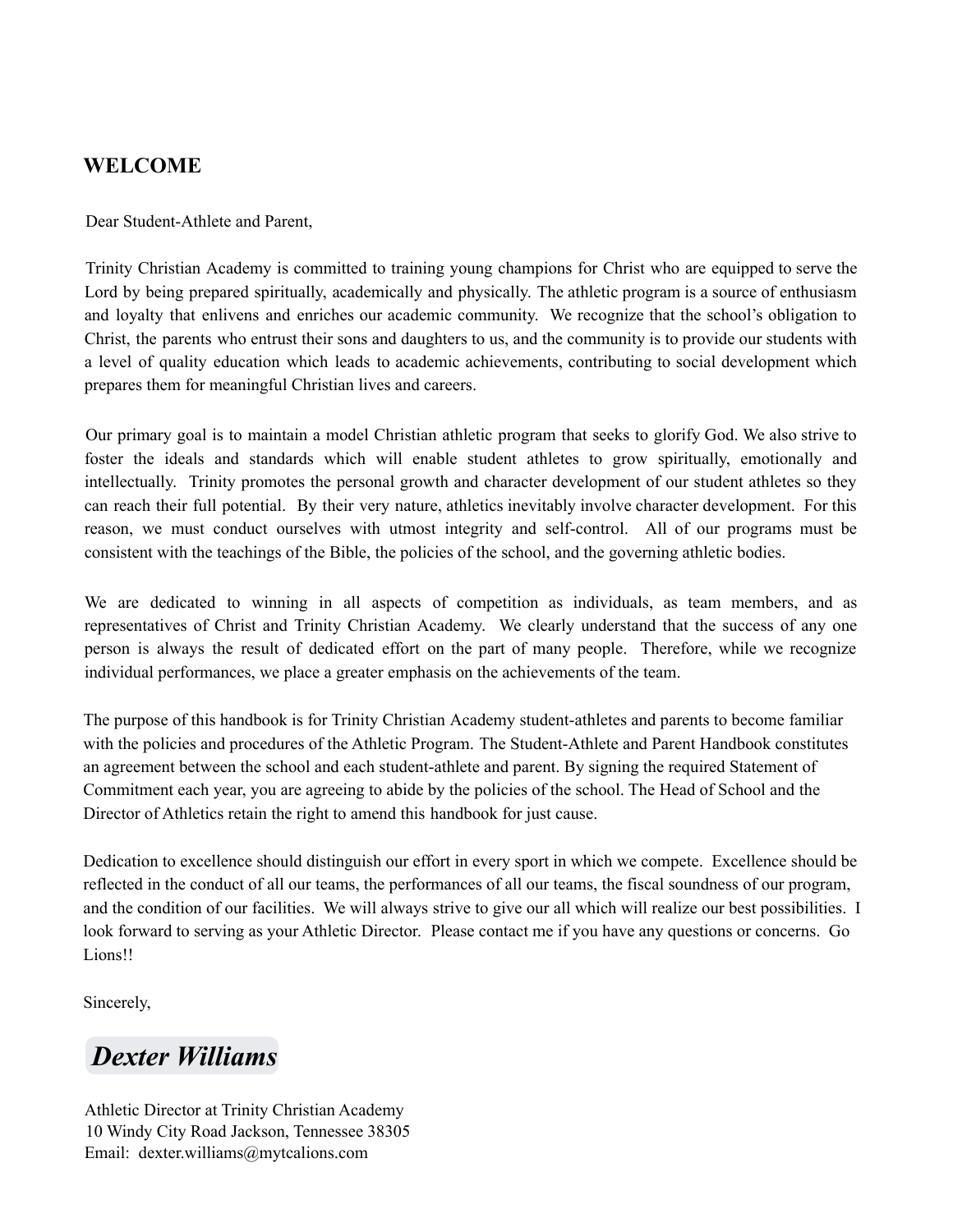#### <span id="page-3-0"></span>**WHO WE ARE**

#### <span id="page-3-1"></span>**Mission**

Trinity Christian Academy Athletics exists to glorify God through athletic programming that is Biblically based, developing Christ-like character, while honoring God through excellence in athletic competition.

# <span id="page-3-2"></span>**Philosophy**

**Christian athletics is a ministry.** When athletics are seen from the Christian perspective, winning has a broader definition and our athletes have a greater purpose. We want our coaches and athletes to be used by God in the lives of those they meet. TRINITY CHRISTIAN ACADEMY athletics always aim to be sensitive to the leading of the Holy Spirit as our Lord opens doors for active ministry. "*Instead, whoever wants to become great among* you must be your servant. Just as the Son of Man did not come to be served, but to serve..." (Matthew 20:26, 28)

**Christian athletics is an arena for teaching the principles of God's Word.** Athletics is an opportunity to practice God's principles. Examples of these principles are controlling the feelings that arise in competition, working together as members of the body of Christ, winning from God's perspective rather than a person's, being submissive to authority, and demonstrating the fruit of the Spirit during stressful situations. It's our hope that our athletes are controlled by the Holy Spirit (Ephesians 5:18) and produce Christ-like actions so that others may see Jesus through them.

#### **Christian athletics is an arena used for teaching the importance of winning from God's perspective.**

Scripture encourages striving hard for the goal, to be successful and to win the prize. *Do you not know that in a* race all the runners run, but only one gets the prize? Run in such a way as to get the prize. (1 Corinthians 9:24) Christ expects us to give a total effort in all that we do, and therefore, is not satisfied with anything less than our best in a practice session, a game, or in the classroom. They do it to get a crown that will not last; but we do it to *get a crown that will last forever.* (1 Corinthians 9:25) Through the guidance of the Holy Spirit, Christian athletes learn to cherish eternal rewards as a treasure of great price. They learn that the most treasured reward often does not show up on the scoreboard, but in the lives of those who have developed a deeper desire for the things of Christ and in those whose lives were touched by the Christian athlete. Ultimately, winning is defined as *pleasing the Lord with our attitudes and actions.* This only begins when the athlete develops a desire to please the Lord rather than people. Whatever you do, work at it with all your heart, as working for the Lord, not for men. (Colossians 3:23) We want our athletes to catch the vision that our Lord attends every athletic event and is our primary audience.

#### <span id="page-3-3"></span>**Athletic Core Values**

- 1. To glorify God (I Corinthians 10:31)
- 2. To emulate Jesus Christ (Ephesians 5:1)
- 3. To develop Christian character (Luke 2:52)
- 4. To demonstrate exemplary sportsmanship (II Timothy 2:5)
- 5. To strive for God-honoring excellence in athletics (Colossians 3:23)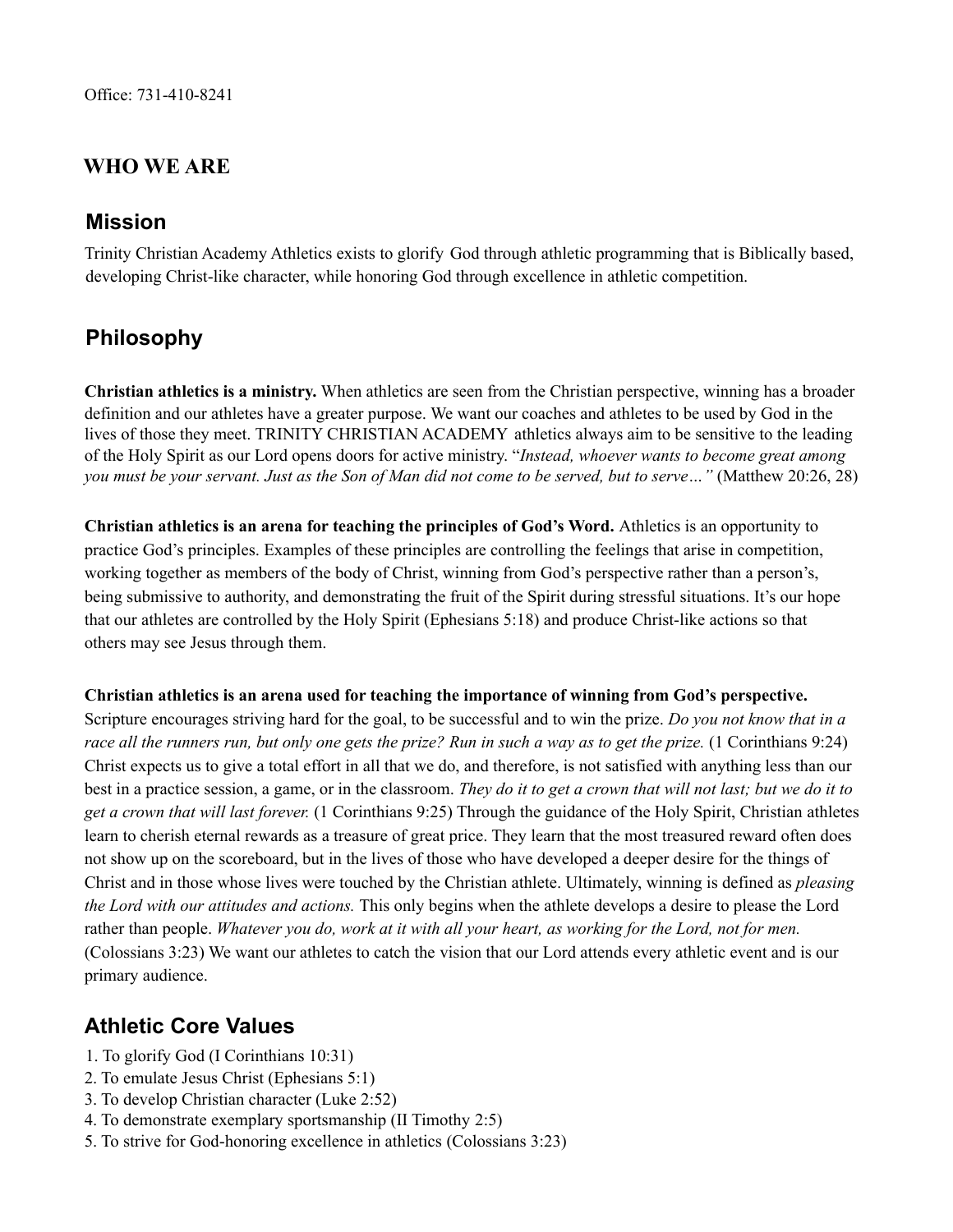#### <span id="page-4-0"></span>**Athletic Values**

- · **Eternal perspective** Each coach strives to see the lives of athletes, both team members and competitors, changed by encountering the Truth of Jesus Christ. Coaches are expected to actively mentor their team members through their instruction and example.
- · **Excellence** By aspiring to do and be their very best, participants realize radical growth, please God, and inspire others through their commitment and achievement.
- · **Responsibility and integrity** Coaches, staff members, and athletes will be known for doing what is right and keeping their word, even when it is not convenient. They will also be known for their reliability, following through on their commitments.
- · **Servant-leadership** Service to others is the greatest good. Serving is the most effective and influential form of leadership.
- · **Sportsmanship** The outcome of a competition is not merely measured by a win or a loss but in how the contest was waged and the sport itself was played. Coaches and athletes strive to demonstrate respect at all times.
- · **Teamwork** By working together, individuals increase their potential for success. Members of a team promote high levels of achievement by providing accountability and encouraging optimal performance.

#### <span id="page-4-1"></span>**MEMBERSHIP**

Trinity Christian Academy is a Division II West Region Class A athletic school, and is a full member of the Tennessee Secondary School Athletic Association (TSSAA).

#### <span id="page-4-2"></span>**PROGRAM DESCRIPTION**

Trinity Christian Academy values a broad based curriculum that exposes students to a variety of experiences. We offer two or three levels with each sport. Most sports, depending on the number of players in the program, will have JV, and Varsity level teams.

# <span id="page-4-3"></span>**Varsity Teams**

Stressed are Athletic Opportunity, Advanced Skills, Sportsmanship, Tactics & Strategies of the Game, Academics, and Intensity. At the varsity level, winning takes on a greater focus and not all players will play in every game.

#### <span id="page-4-4"></span>**JV Teams**

With appropriate instruction and interscholastic competition, JV level teams will be provided with a variety of athletic opportunities that will challenge and motivate each student to do his/her best and possibly further his/her interest at the next level. Stressed are Fundamentals, Tactics & Strategies of the Game, Sportsmanship, Teamwork, and Cooperation. On JV Teams, provided there are no disciplinary or attendance problems, each student-athlete should be provided the opportunity to play in all games; however, playing time is determined by the coach.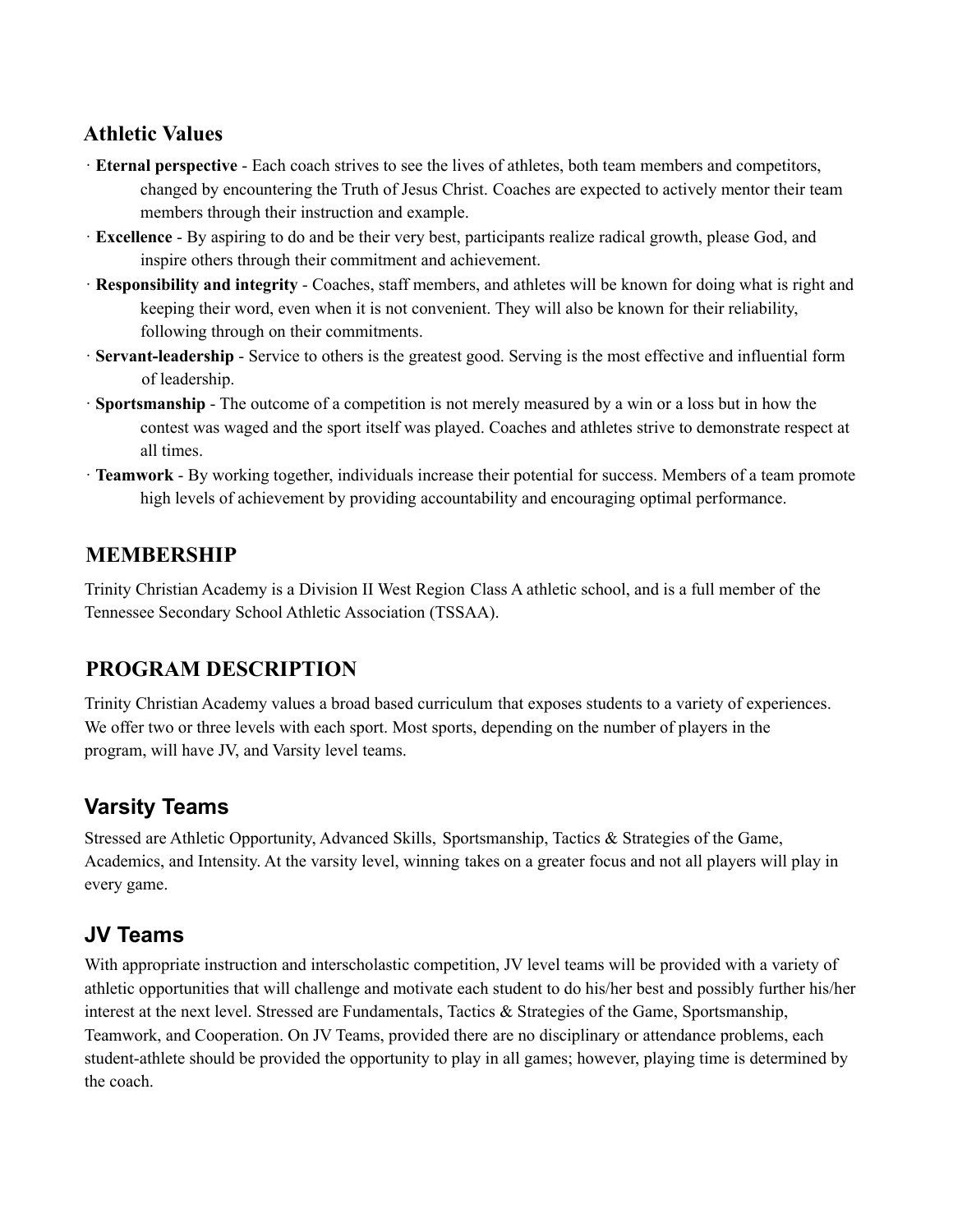# <span id="page-5-0"></span>**High School Sports**

**Fall -** Cheer, Cross Country, Football, Golf, Girls Soccer, Volleyball **Winter -** Basketball, Cheer, Volleyball (MS) **Spring -** Baseball, Boys Soccer, Softball, Tennis, Track & Field

### <span id="page-5-1"></span>**Middle School Sports**

**Fall -** Cheer, Cross Country, Football, Golf, Girls Soccer, Softball **Winter -** Basketball, Cheer, Volleyball **Spring -** Baseball, Boys Soccer, Golf, Tennis, Track & Field

#### <span id="page-5-2"></span>**BOOSTER CLUB**

The Booster Club is a parent non-profit organization whose mission is to enrich the Trinity Christian Academy athletics community by providing financial support, promoting an increased attitude of school spirit and helping each student-athlete reach his/her highest potential. In addition, the Booster Club desires to be a positive public relations agency to our community and to promote a spirit of cooperation and unity between parents, students, coaches, teachers, and administrators. Responsibilities include: planning development events, praying for all of the student-athletes and their families, and financially supporting the athletics program at Trinity Christian Academy.

### <span id="page-5-3"></span>**STUDENT-ATHLETE, PARENT, & COACH RESPONSIBILITIES**

#### <span id="page-5-4"></span>**Preseason Parent Meeting**

Head Coaches will hold a parent meeting prior to the first practice date. During this time each Head Coach will share his/her transformational purpose statement, clearly communicate student-athlete expectations, and impart his/her vision for the program. This meeting is an important opportunity for you to hear and get to know the coach's heart for their program, as well as know how you can play a vital role in supporting your student-athlete.

# <span id="page-5-5"></span>**Required Forms for Participation**

In order to participate in athletics at Trinity Christian Academy, each student-athlete must have a current physical on file, as well as signatures from both the student-athlete and parent on the following forms:

- Updated Medical & Demographic Information
- Consent for Athletic Participation & Medical Care
- Student-athlete & Parent/Legal Guardian Concussion Statement
- Athlete/Parent/Guardian Sudden Cardiac Arrest Symptoms and Warning Signs Statement
- PPE History Form -
- PPE Physical Examination Form
- Electronic Signature Agreement
- Student Transportation Consent for Athletic Events

The Director of Athletics will ensure that all forms have been signed and submitted for each student-athlete on each team's roster through the DragonFly App.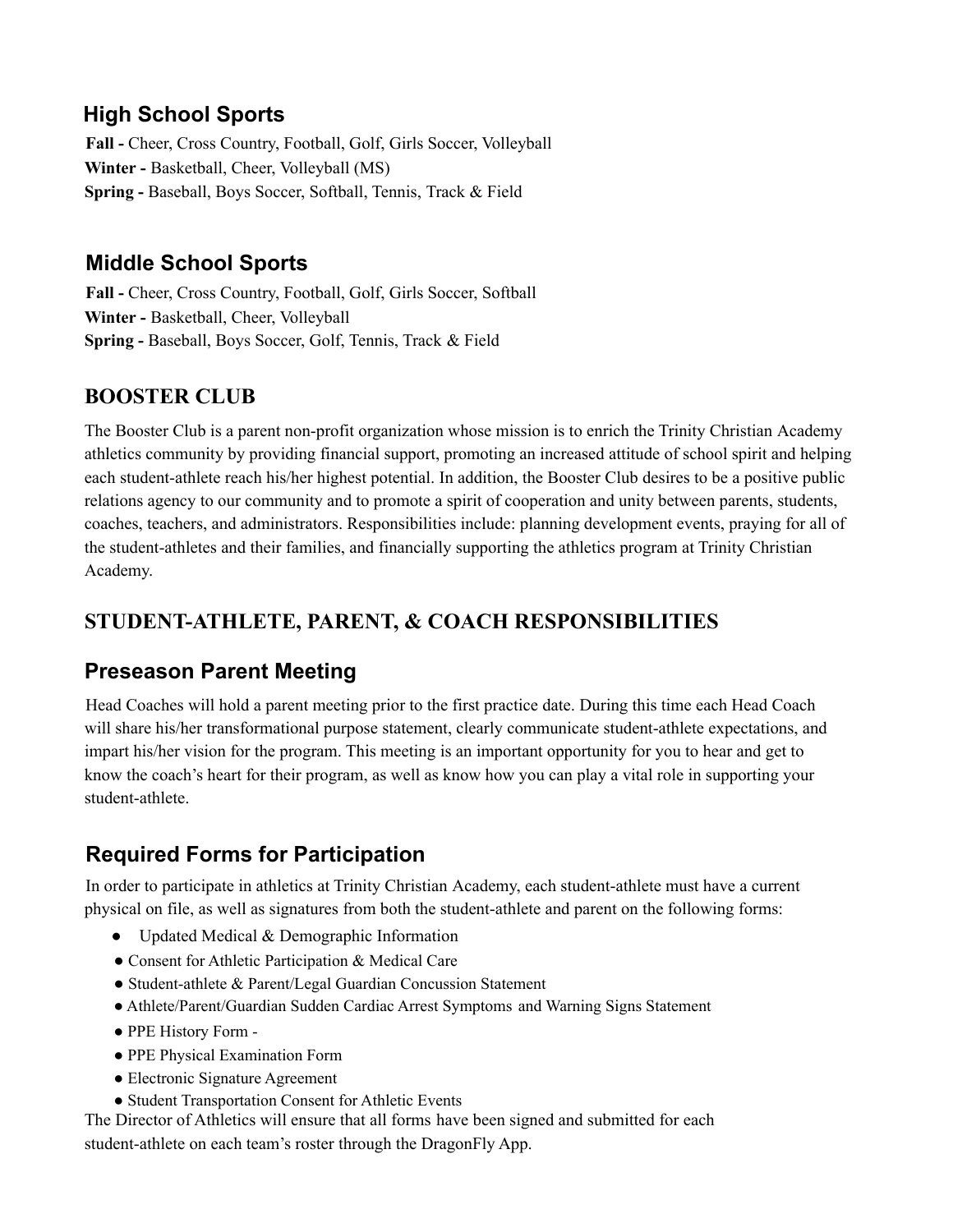#### <span id="page-6-0"></span>**Communication**

As athletic administrators, coaches, parents and student-athletes, being an excellent communicator is critical. We are asking for consistent and ongoing communication throughout the season. Please be proactive in making Head Coaches and/or Athletic Administrators aware of any potential conflicts or issues (educational, physical, mental,or emotional) that may arise or are ongoing that would distract you from being fully committed to your team. As an Athletic Department, email will be checked on a daily basis.

#### <span id="page-6-1"></span>**Social Media**

Student-Athletes are responsible for information contained in written or electronic transmissions (e.g. email, texting) and any information posted on a public domain (e.g. internet, chat room, blogs, personal web pages, Facebook, YouTube, Twitter, Instagram, Snapchat etc.). Inappropriate or embarrassing information or pictures should not be posted in any public domain. Student-Athletes are not precluded from participation in such online social networks; however, you serve as representatives of your team and Trinity Christian Academy. Any student-athlete who posts information that is derogatory, threatening, disrespectful, or bullying towards peers, coaches, opponents, teachers, administrators, and other community members or that is demonstrating/insinuating acts of drug/alcohol use, sexually inappropriateness, or any other inappropriate actions will be held to the same standards as if acting in person. The consequences could include suspension or dismissal from the team and suspension from school, or legal ramifications.

#### <span id="page-6-2"></span>**Media**

Coaches and their athletic teams may have opportunities to build positive public relations, not only in physical appearance, language, and coaching/playing style, but also with the media. Often a reporter will speak to a student-athlete after a game to get quotes for an article, feature story, or sports column.

- Be positive at all times.
- If a comment cannot be made in an upbeat or positive manner, then the comment should be left unsaid.
- Never criticize or demean a coach, player, opponent, official, or opponent's school to a member of the media.
- <span id="page-6-3"></span>● Remember, often what is said to a reporter is misquoted when printed, so please use caution.

# **Conflict**

To provide consistency and clarity, the following protocol must be followed when there is any discrepancy in regards to communication or issues regarding player/coach, parent/coach, or player-parent/coach relationships. It is the goal of the Athletic Department to assist our student-athletes in taking responsibility to address issues in an appropriate and civil manner. The following communication policy and guidelines have been established to effectively resolve most issues. The following chain of communication must be followed whenever a question or issue arises involving athletics at Trinity Christian Academy: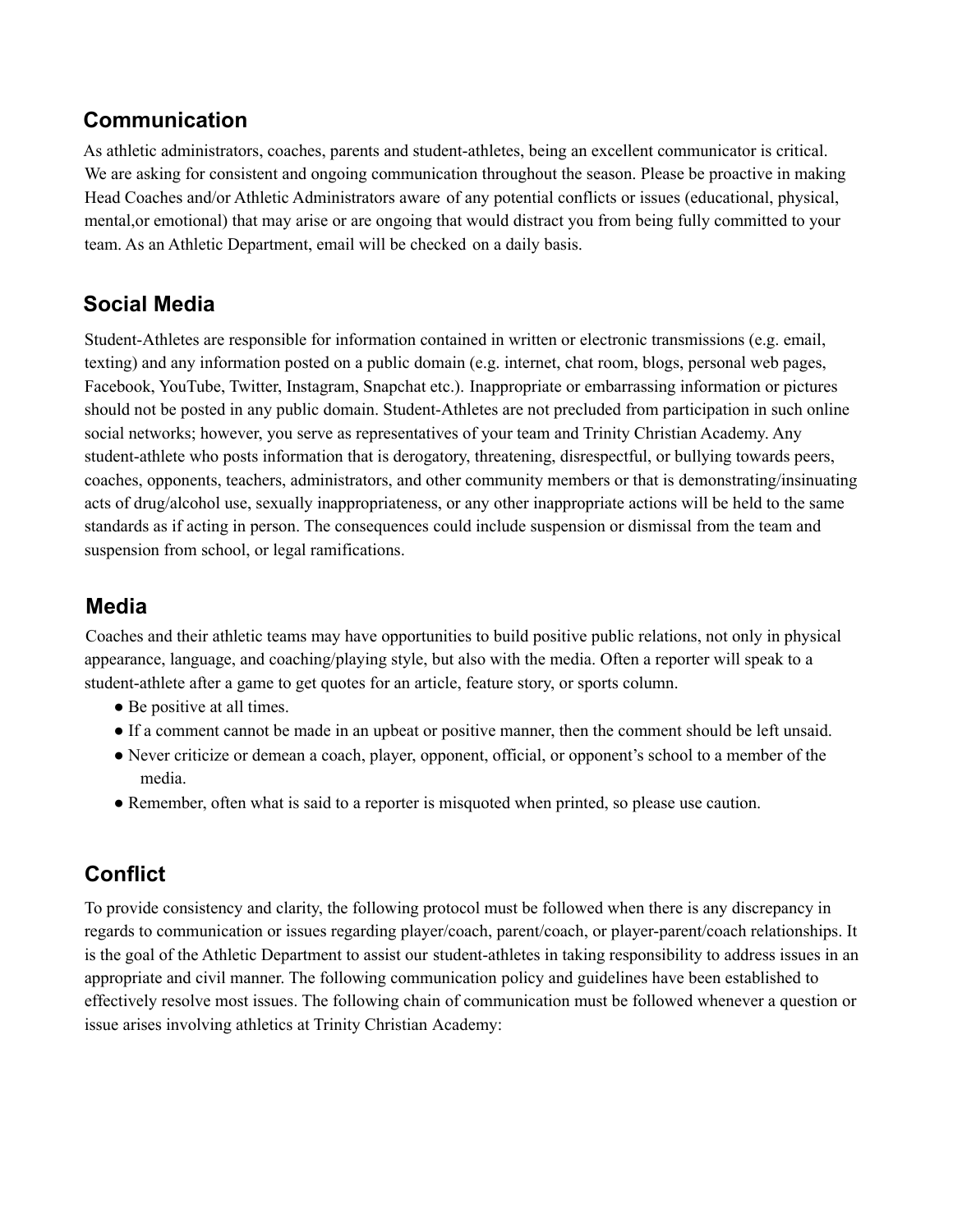# <span id="page-7-0"></span>**24 Hour Rule**

Parents and players are to wait 24 hours after a game or incident in practice to address concerns or a coach's decision.

- · First Conversation: Athlete to Coach
- · Second Conversation: Parent to Coach
- · Third Conversation: Athlete & Parent to Athletic Administration/Principal · Fourth
- Conversation: Athlete & Parent to Head of School

# <span id="page-7-1"></span>**Policing Against Hazing & Initiations**

The Athletic Department believes that hazing demeans those who participate incompatible with the Gospel imperative that guides our school and its Athletic Program. Hazing and initiations are strictly prohibited whether or not the person has consented to participate in any hazing for any reason.

The School and Athletic Department are firmly committed to vigilant enforcement of this policy and will promptly and thoroughly investigate any allegation of hazing and initiation. Should a violation be found, the student–athlete(s) involved will face disciplinary action, including, but not limited to, suspension or expulsion. Student–athletes who are directly (participant) or indirectly (knowledgeable bystander) involved will be treated with equal regard in these matters. The Athletic Administration along with the respective Head Coach of the specified team, Principal and Head of School and will conduct a timely, fair, and impartial investigation into the pertinent incident of hazing and initiation.

# <span id="page-7-2"></span>**Dress Code, Changing for Practice, Practice Gear**

As representatives of Trinity Christian Academy, student-athletes are to dress in an appropriate manner for practice, travel to and after games or other events. You may wear team uniforms, team warm-ups, team shirts, attire conforming to the school dress code, or clothing as designated by the Head Coach.

Student-Athletes must use designated locker rooms to change from school uniforms into game day uniforms or practice gear. All student-athletes are to dress in appropriate **modest** athletic clothing. Student-Athletes are not allowed to wear jewelry, including body piercings, during practices or games. Student-Athletes are NOT permitted to participate in a sports bra only.

Student-Athletes should avoid wearing clothing that displays the names of inappropriate slogans and advertisements. Ideally, Trinity Christian Academy student-athletes will wear purple, white, black, or gray colors.

# <span id="page-7-3"></span>**Equipment and Uniforms**

<span id="page-7-4"></span>Athletic uniforms are the property of Trinity Christian Academy and must be returned at the end of the season. Student-Athletes must pay for any lost or damaged equipment or uniforms. Coaches may require team members to purchase team apparel items, practice clothing bearing the school name and sport. Team apparel are non-budgeted items paid for and kept by the student-athlete.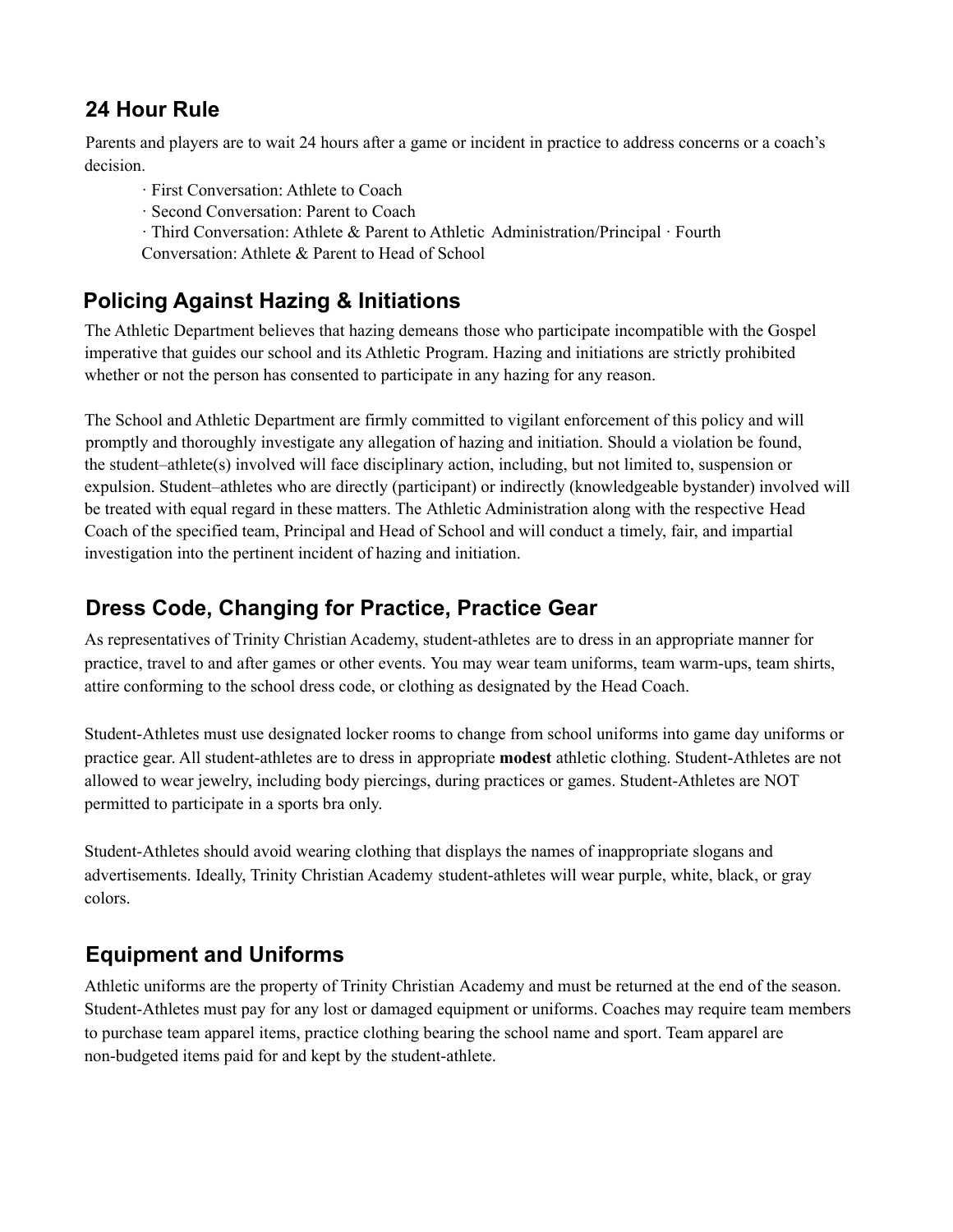### **Transportation**

Trinity Christian Academy may provide transportation for student-athletes to school-sponsored athletic events designated by the head coach. Students may drive to games, matches, or meets within a 20-mile radius only when transportation IS NOT provided by the school. In such cases, the school is not liable for the actions of the driver. Parents will be notified when transportation will not be provided by the school. For games, matches, or meets outside a 20-mile radius, parents, coaches, and staff have been generous in providing transportation assistance.

All volunteer drivers are adults and have completed and returned to the athletic office a volunteer driver form with copies of their driver's license and current vehicle insurance card. Volunteer drivers certify that they have adequate insurance, a valid license, and will only transport the number of students in accordance with the manufacturer's rated seating capacity for the vehicle. Students will not be allowed to transport other students (unless they are siblings) to school-sponsored activities.

TCA requires volunteer drivers to have the following minimum amount of liability insurance: (1) \$100,000 liability per person for bodily injury; (2) \$300,000 liability per incident for bodily injury for all vehicle occupants; (3) \$100,000 liability for property damage. Each volunteer driver must consent for TCA to conduct a motor vehicle report as a supplement for this volunteer Driver information form. A new volunteer driver information form must be completed each school year. This policy helps to reduce the liability of the school and volunteer drivers by allowing TCA to be proactive in the selection of adult drivers.

Student-Athletes are expected to behave properly on buses/vans to and from school-sponsored athletic events. Student-Athletes whose conduct is unacceptable will be temporarily, or permanently, prohibited from riding team transportation. In some cases, student-athletes may also be prohibited from participating in a game or practice. Offensive or repeated inappropriate behavior may cause removal from a team.

# <span id="page-8-0"></span>**Early Dismissal**

Student-Athletes are responsible for all work missed due to early dismissals for athletic contests. When a student-athlete knows he/she will miss a class for athletic reasons, it is strongly recommended that class and homework be obtained in advance. It is a priority for the Athletic Department to minimize the academic disruption caused by early dismissals and to leave student-athletes in class as late as possible, without distracting them from athletic preparation.

# <span id="page-8-1"></span>**Use of Locker Room, Field House, and Other Facilities**

<span id="page-8-2"></span>The athletic facilities at Trinity Christian Academy should be used appropriately at all times and under the supervision or direction of the Athletic Department and/or coaching staff. Only the locker room should be used for changing and getting ready for practice and games. Student-Athletes are expected to act appropriately at all times in the locker room and respect each other and each other's privacy and personal property. The use of the field house, athletic fields, and courts will be under the direction and supervision of the Athletic Department and/or coaching staff. Coaches are responsible for staying with student-athletes after practices and games until all have been picked up.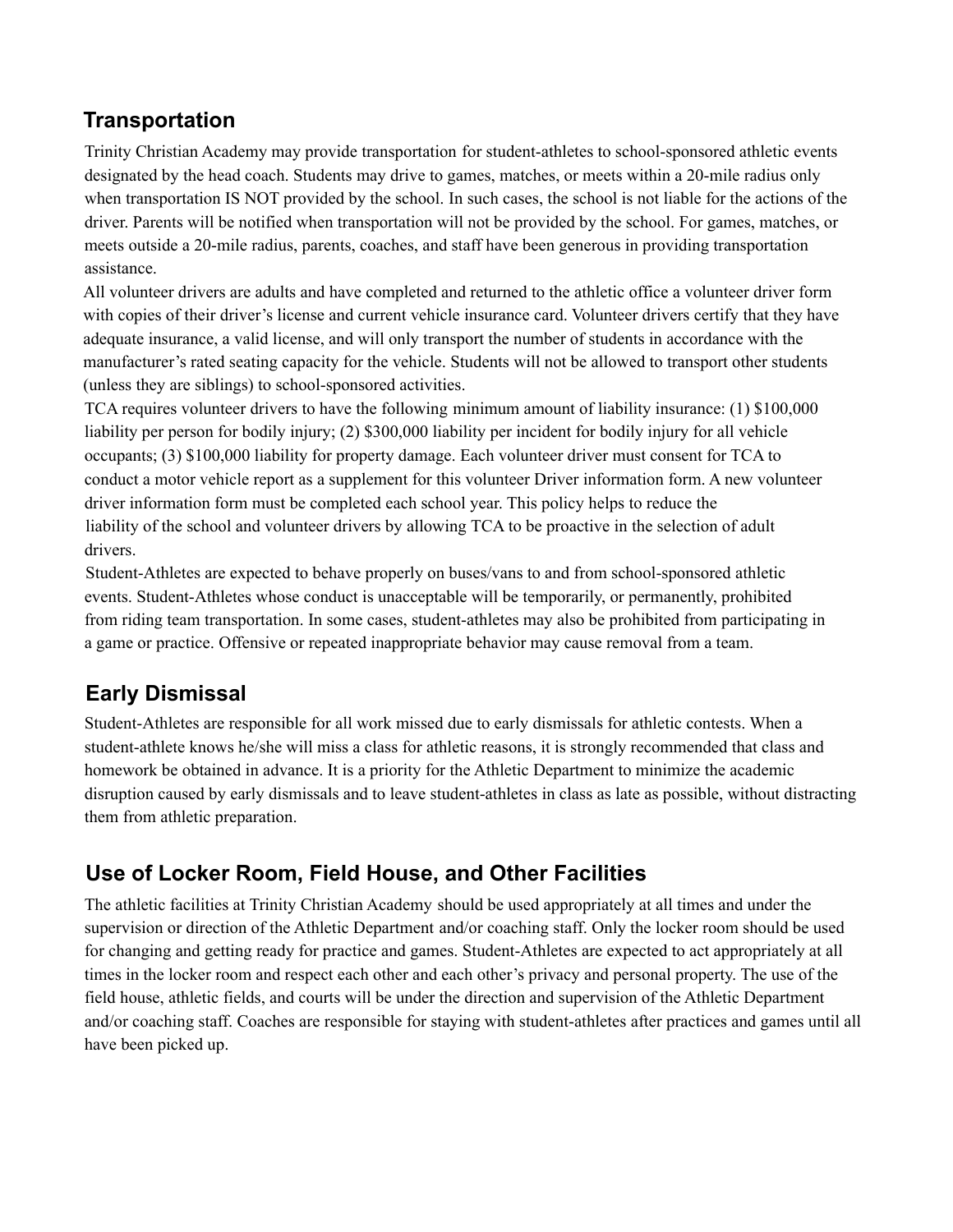# **Relations with Officials**

As a representative of Trinity Christian Academy, coaches are to display character and discipline towards officials. Under no circumstances should a Trinity Christian Academy coach or student-athlete berate or criticize an official. Officials agree to and follow a strict code of ethics and they are a very necessary part of the game. While you may not agree with all of their calls, do not harass or taunt them. The officials are in charge of the contest and have complete authority to have unruly spectators /coaches / student-athletes removed.

# <span id="page-9-1"></span><span id="page-9-0"></span>**Conduct Student-Athletes**

As members of athletic teams, student-athletes are high-profile representatives of Trinity Christian Academy. Student-Athletes are expected to act in an appropriate manner. The following behaviors are inappropriate and will not be tolerated: fighting, profanity, use of or being under the influence of alcohol, tobacco, or drugs, unsportsmanlike conduct, rude or disrespectful behavior on and off the field/court, taunting opponents or officials, destruction of property, obscene gestures, derogatory or degrading comments. Student-Athletes who exhibit any of the above behaviors or any other inappropriate behavior could be suspended from athletics competition pending further investigation. The Athletic Director, the Head Coach, and the Upper School Principal will determine the length of the suspension.

#### <span id="page-9-2"></span>**Parents and Spectators**

Being a parent of a high school student-athlete can be a great experience. Parental participation and support is very important to their student-athletes, our high school, and the community. Everyone associated with an athletic event plays an important role in seeing that standards of sportsmanship are upheld. Parents and spectators are reminded that their sportsmanship and behavior reflect upon the reputation of Trinity Christian Academy. To make this experience the most rewarding for all concerned, the following are expectations for being a supportive TCA Parent.

- Be Positive Do not let playing time dictate your student-athlete's success or happiness. Celebrate the fact that he/she is part of the team. It is especially important to remain positive when things are not going well for your student-athlete or their team.
- Effective Communication To promote effective and enhanced communication with the Athletic Department, please adhere to the communications policy stated within this handbook. All questions or concerns in regards to the day-to-day operations of the department or any of its athletic teams should be addressed to the Director of Athletics.
- Be Supportive of the Coaching Staff Nothing can injure teamwork faster than student-athletes doubting the capabilities of their coaches. The coaches are doing their best at all times to be proper role models, as well as teachers of the game. If you have questions or concerns, do not hesitate to contact the Head Coach or the Director of Athletics.
- Winning and Losing It shall be our coaching staff's goal to pursue excellence in the school's athletic program, through motivating student-athletes to achieve to the best of their ability in all things, while honoring Christ with their talents. Winning can be a natural and enjoyable outgrowth of this attitude. Everyone enjoys a well-played victory, but a 'winning is everything' philosophy will not be the controlling force of our athletic program.
- Expectations Having lofty expectations for your student-athlete is a normal and healthy goal. In striving for these expectations, we must also be realistic. Not everyone can receive a college athletic scholarship. Remember, athletics is only a vehicle for the college process, not the primary reason to go to college!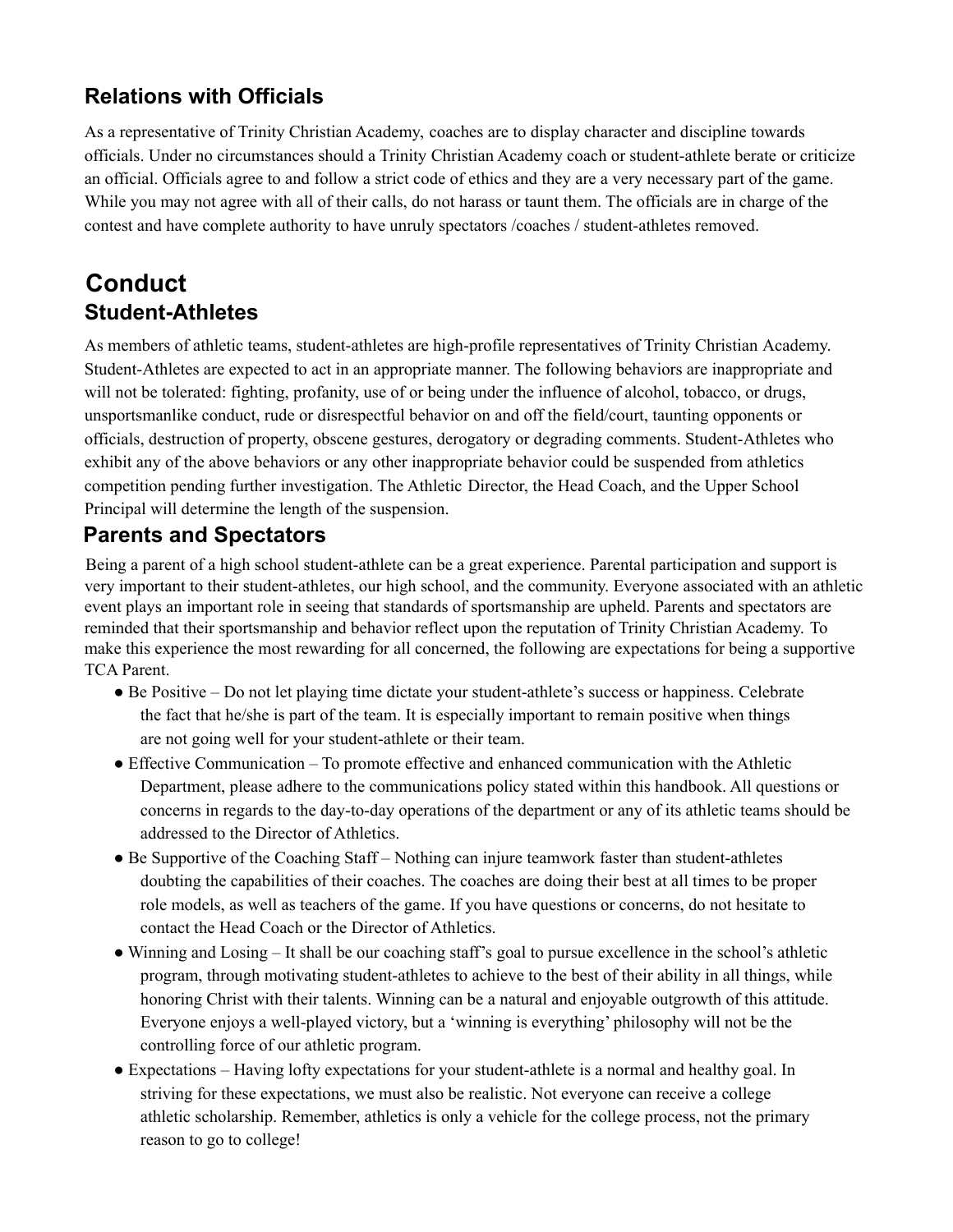#### <span id="page-10-0"></span>**While attending Athletic Events**

- Demonstrate good sportsmanship
- Respect, cooperate and respond enthusiastically to cheerleaders.
- Diplomatically censor fellow spectators who display negative behavior.
- Cheer for your team and not against the opponents Matthew 7:15-20.
- Coaches and/or on-site administrators who observe inappropriate behavior from our parents and spectators will address it personally and inform the Director of Athletics of such behavior. Inappropriate conduct may result in being removed from the venue and subject to further disciplinary action.

#### <span id="page-10-1"></span>**Music**

Training Young Champions for Christ requires focused intentionality in the lives of our students, and fixing our thoughts on what is "true and honorable and right, and pure, and lovely, and admirable" (Phil 4:8 NLT). As a result, our music choices for all school events should serve only to help us accomplish that vision. Athletics gives us a platform to make a positive impact in the lives of students and families within the Trinity and Jackson communities who attend and support our athletic teams. In addition, we will host several visiting teams who do not identify themselves with Christ but recognize that our institution does. In light of our desire to represent Christ with excellence and accomplish our

mission, the following guidelines will be used when preparing music for practices, pre-games, warm-ups, walk-ups and between halves/innings, etc.

- Head Coaches and Team Captains only may submit a list of songs to an Athletic Administrator two weeks notice. A max number of 10 songs per request.
- Printed lyrics or a web link for every song must be included. Even if you are only Including instrumental music you must still include the lyrics.
- Pursue those music choices which both inspire our teams and fans and equip our students to live out Philippians 4:8 in their lives.
- No music with any sexual or drug innuendos will be approved.
- No music with expletive/inappropriate language or bleeped words will be approved.
- No music that has been edited to take out expletive/inappropriate words or innuendos will be approved.
- <span id="page-10-2"></span>● Only TCAAthletics IPad Minis will be used to play music. No personal devices may be used.

#### **GENERAL STUDENT-ATHLETE PARTICIPATION EXPECTATIONS**

In order to participate in athletic practices or games at Trinity Christian Academy, the student-athlete must adhere to the following:

#### <span id="page-10-3"></span>**Student Handbook Policies**

All students must adhere to all school policies as stipulated in the Student Handbook. This applies to all student-athletes participating in practices, games, and while being transported to and from practices and games. Failure to comply may result in disciplinary action.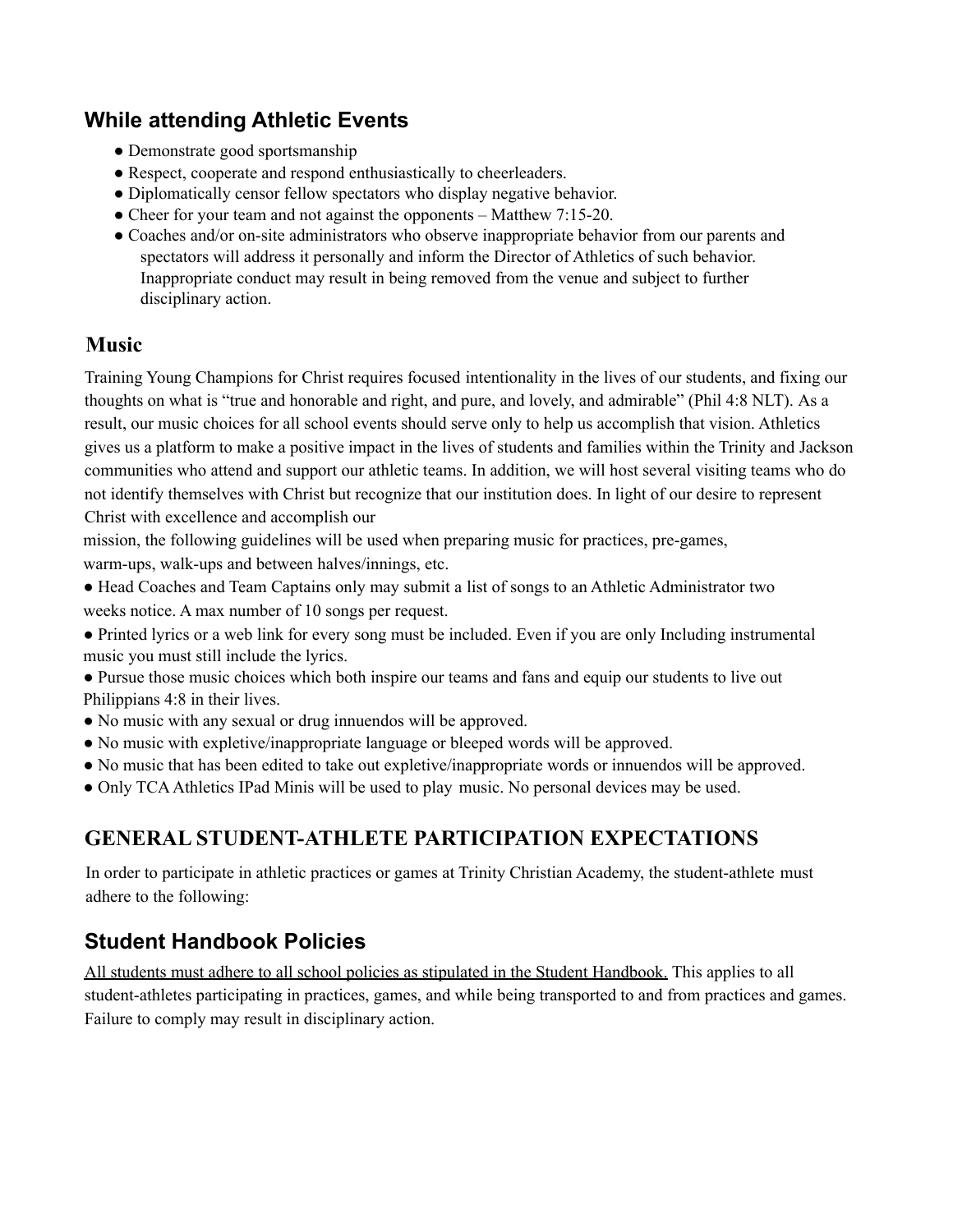# <span id="page-11-0"></span>**Daily Attendance**

All student-athletes are expected to be in attendance during the regular school day to be eligible to participate in the athletic activities for that day. **For a student-athlete to be considered eligible for practice or competition they MUST be in school for half of the school day (3 hours).** If an administrator grants an excused absence in advance for a pre-scheduled activity, or an unforeseen emergency, the student may participate on that day.

# <span id="page-11-1"></span>**Academic Eligibility for Sports**

The Tennessee Secondary School Athletic Association (TSSAA) sets specific standards for academic eligibility for participation in athletic activities. In addition, the TSSAA allows districts and nonpublic schools to adopt more stringent requirements for academic eligibility than the minimum requirements established by the TSSAA. Trinity Christian Academy's academic eligibility for athletic activities includes both quarter and semester grades. A marking period extends from the date the report card with the failure is issued until the report card for the next marking period is issued.

According to TSSAAArticle II: To be eligible, student-athletes shall be regularly enrolled, in regular attendance, and carrying at least six full courses or the equivalent.

To be eligible to participate in athletic contests during any school year, all credits must be earned by the first day of the beginning of the school year. Academic eligibility for a student-athlete is based on the requirements of the school the student-athlete was attending at the conclusion of the previous school year. A student-athlete, who is performing unsatisfactorily, may be placed on academic probation.

All student-athletes are required to maintain a passing average in all subjects. If a student-athlete has a failing grade he/she will be put on probation for 2 weeks. During this probation period the student-athlete may practice with the respective team, but cannot participate in any athletic competition.

At the end of the probationary period an administrator will recommend one of two things: 1) that the probation be lifted; 2) that the probation be extended. The Principal may make a student-athlete ineligible for practice or games at any time if he/she feels it is in the best academic interest of the student-athlete. The Principal will communicate his/her decision to the parents and Athletic Department. Trinity Christian Academy strictly adheres to TSSAA rules regarding eligibility.

# <span id="page-11-2"></span>**Dual Enrollment Courses**

Students enrolled in a dual enrollment or online college course will have their grades reviewed by Administration on an individual basis.

# <span id="page-11-3"></span>**Quitting a Team**

Student-athletes, who "quit" a team after the first official contest of the season, will **not** be permitted to participate on another team during that season of play. Trinity Christian Academy Administration reserves the right to review all situations and reserves the right to allow or not to allow the student-athlete to compete in the next season/year. Leaving a team does not relieve the student-athlete from his/her financial obligations nor does it release him/her from the liability for returning issued equipment.